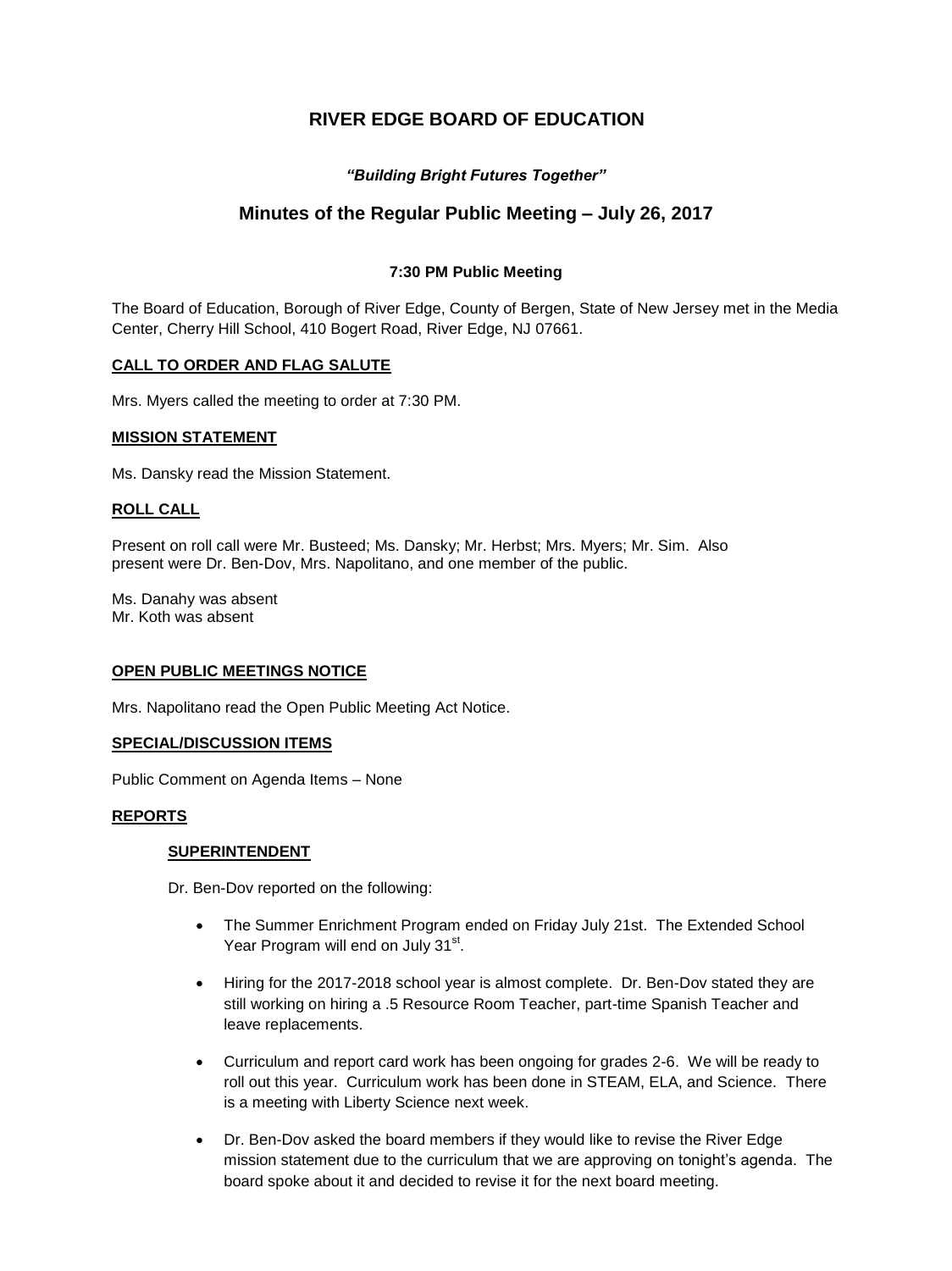- Dr. Ben-Dov gave a follow up on the Special Education goal from the June  $7<sup>th</sup>$  board meeting. The goals were prioritized in the following order 1. collaborative classes in grade 6 for science and social studies 2. a dedicated room for the Child Study Team at Roosevelt School and a member from the Child Study Team will be stationed there 3. more training for part time Instructional Aides and teachers, early in the school year and for new hires throughout the year, as needed.
- The Ad Hoc Planning Committee met on July 13<sup>th</sup>. Mrs. Myers will report on that during the committee report.
- There was a meeting with the Mayor and Council on June  $29<sup>th</sup>$ . They spoke about the Cherry Hill School field modifications requested by the Recreation Department that will start on August 14<sup>th</sup>.
- Our STEAM Labs have been a big focus. Adrienne Spano, LuAnne Napolitano, Dr. Ben-Dov, and the principals have met with the designing company and lots of work is being done. While the labs will not be completed in early September STEAM instruction will continue. We expect to complete them in mid fall.
- PARCC results are here and we are in the process of analyzing them now
- PTO meetings have taken place on July 11<sup>th</sup> and July 19<sup>th</sup>. The major topics discussed were: graduation, air conditioning at Roosevelt School, and new parent reception on September 14<sup>th</sup>. Dr. Ben-Dov asked the board to consider air conditioning at Roosevelt School as one of our big future capital projects. We will also need a new roof at Roosevelt School.
- The district has received additional state aid in the amount of \$265,812. Mrs. Napolitano went over some options that the board can do with this money: reduce tax levy, increase the 2017-2018 appropriations, designate increase to a fund balance for the 2017-2018 school year, or do nothing. Dr. Ben-Dov reported on the district's "wish list," which is really a list of necessary items that the district simply couldn't afford given the tax cap of 2%. The list consists of: (1). Phonics program for grades k-2 (2). Next Generation Science Standard training for staff (3). Increase coaching with Liberty Science (4). Furniture for the STEAM Labs (5). ELA curriculum work (6). Handwriting books (7). Flexible seating (8). Differentiation training (9). Science upgrades (10). Roof at Roosevelt School

# **PRINCIPAL**

No Principal attended this meeting

# **BOARD SECRETARY**

Mrs. Napolitano reported on the following:

- Cherry Hill and Roosevelt School both got new clocks for their buildings
- We will be upgrading our security equipment and our camera system this school year
- New flooring has been installed in some of our classrooms. Mrs. Napolitano stated many districts are moving away from carpet flooring. She is hoping to remove all the carpet flooring, eventually.
- Mrs. Napolitano has met with Region V. She went over procedures with them and will attend the bid opening on August  $10<sup>th</sup>$ . She also went to the High School and met with some of the SCOPE students.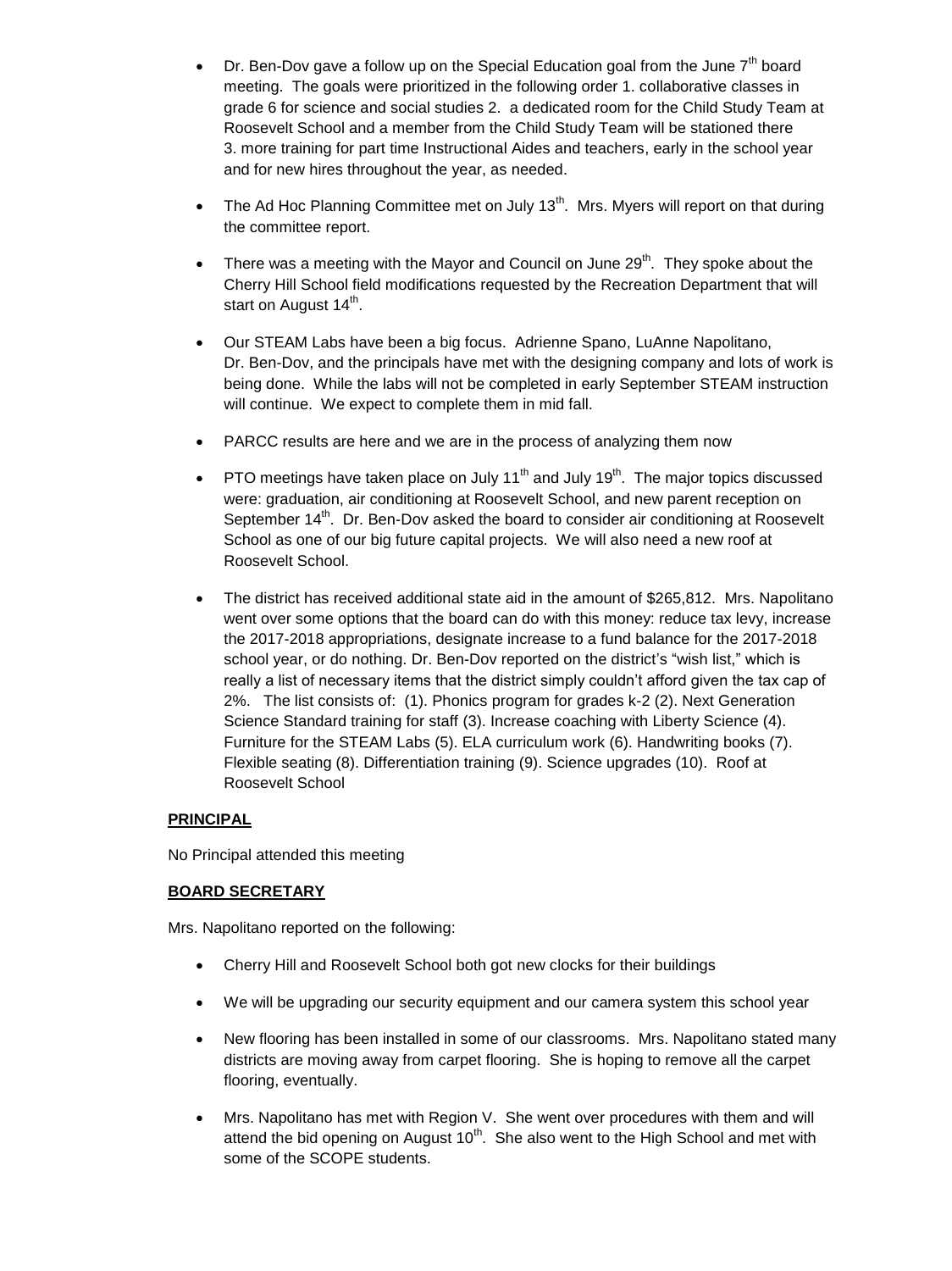- Mrs. Napolitano is having weekly meetings with Mr. Stevens to discuss buildings and grounds
- There is a roof leak at Roosevelt School. The plumber will fix the leak for this school year and she would like to replace the roof for the 2018-2019 school year.

# **PRESIDENT**

Mrs. Myers reported on the following:

- Mrs. Myers, Dr. Ben-Dov, Mrs. Napolitano, and Mr. Stevens met with the Mayor and Council on June 29<sup>th</sup> to discuss the field improvements
- The Board Self Evaluations need to be completed soon

# **COMMITTEES**

 Mrs. Myers reported for Cathy Danahy on the Ad Hoc Planning Committee meeting. She stated the committee met and discussed all the options outlined in the report they received from the architects. At this time the committee is recommending that they take no further action now because as it stands we have no immediate enrollment issues. If it changes they will reopen a discussion.

# **MOTIONS TO BE ACTED UPON**

# **ADMINISTRATION/POLICY**

**1**. That the Board of Education approve the Minutes and Confidential Minutes of June 21, 2017

## **Motion by: Mr. Sim Seconded by: Mr. Busteed**

Ayes: Ms. Dansky, Mr. Sim, Mrs. Myers Nays: None, Abstained: Mr. Busteed, Mr. Herbst

 **2**. That the Board of Education approve the completion of the following emergency drills:

| <b>School</b>             | <b>Dates</b>                                                                               |
|---------------------------|--------------------------------------------------------------------------------------------|
| <b>Cherry Hill School</b> | June 12, 2017 Fire Drill<br>June 14, 2017 Lockdown                                         |
| Roosevelt School          | June 8, 2017 Fire Drill<br>June 13, 2017 Bomb Threat                                       |
| <b>Cherry Hill School</b> | June 30, 2017 Fire Drill (Summer School)<br>July 12, 2017 Evacuation Drill (Summer School) |

- **3**. That the Board of Education designate Eifert, French and Company of Tenafly, New Jersey as the Broker for NESBIG Insurance Fund for the 2017-2018 school year.
- **4**. That the Board of Education approve the purchase of a Student Accident Insurance Policy through Brown & Brown Benefit Advisors, underwritten by Axis Insurance Company, for the period commencing August 1, 2017 through July 31, 2018 at a cost of \$3,244.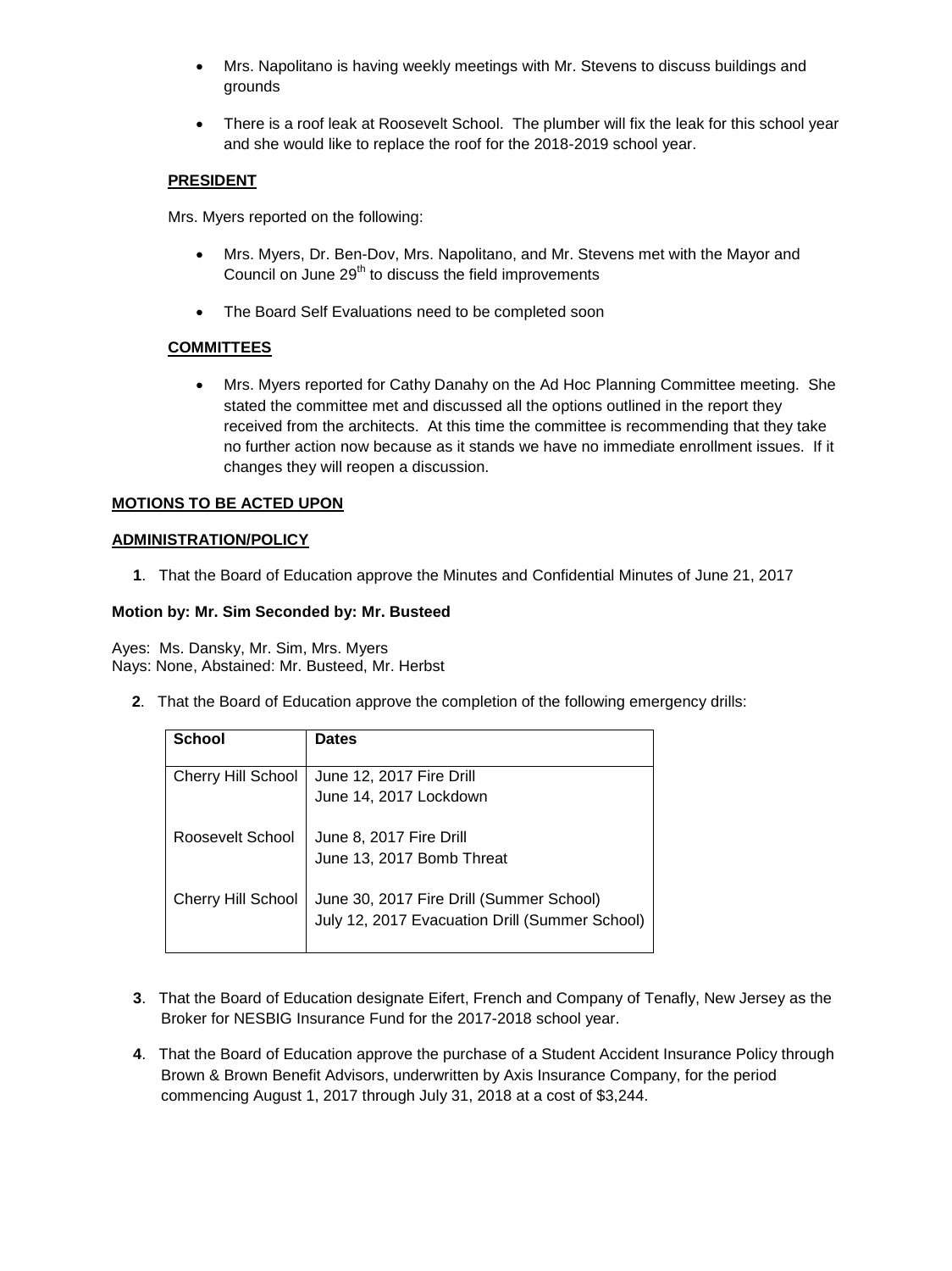**5**. BE IT RESOLVED that N.J.A.C. 6A:23A-6.5 requires school districts to evaluate business processes annually to ensure that a strong control environment exists in which sound segregation of duties are in place and allocated amongst available resources appropriately.

BE IT FURTHER RESOLVED that N.J.A.C. 6A:23A-6.6 requires school districts to establish standard operating procedures for each task or function of the business operations of the district and that district employees are aware of such procedures.

NOW THEREFORE BE IT RESOLVED that the Board of Education approve a standard operating procedures and internal controls manual for the period July 1, 2017 through June 30, 2018, as recommended by the Superintendent.

## **Motion by: Mr. Herbst Seconded by: Ms. Dansky**

Ayes: Mr. Busteed, Ms. Dansky, Mr. Herbst, Mr. Sim, Mrs. Myers Nays: None

**6**. **WHEREAS**, the documentation for the attainment of the Superintendent's Merit Goals for the 2016- 2017 school was submitted to the Interim Executive County Superintendent together with a copy of the Board of Education's Certified Resolutions approving attainment of same; and

**WHEREAS**, the Interim Executive County Superintendent has reviewed the documentation and the Board resolutions and confirmed approval for payment of the merit bonus;

**NOW THEREFORE BE IT RESOLVED**, that the Board of Education ratifies approval of payment to the Superintendent of the River Edge School District, for the completion of her 2016-2017 Merit Goals.

## **Motion by: Ms. Dansky Seconded by: Mr. Sim**

Ayes: Mr. Busteed, Ms. Dansky, Mr. Herbst, Mr. Sim, Mrs. Myers Nays: None

**7**. That the Board of Education approve the following to attend the NJSBA Fall Conference on October 23-26, 2017.

River Edge Board Members Dr. Tova Ben-Dov Louise Napolitano

**8**. That the Board of Education approve the Comprehensive Equity Plan Annual Statement of Assurance for the 2017-2018 school year.

#### **Motion by: Mr. Sim Seconded by: Mr. Busteed**

Ayes: Mr. Busteed, Ms. Dansky, Mr. Herbst, Mr. Sim, Mrs. Myers Nays: None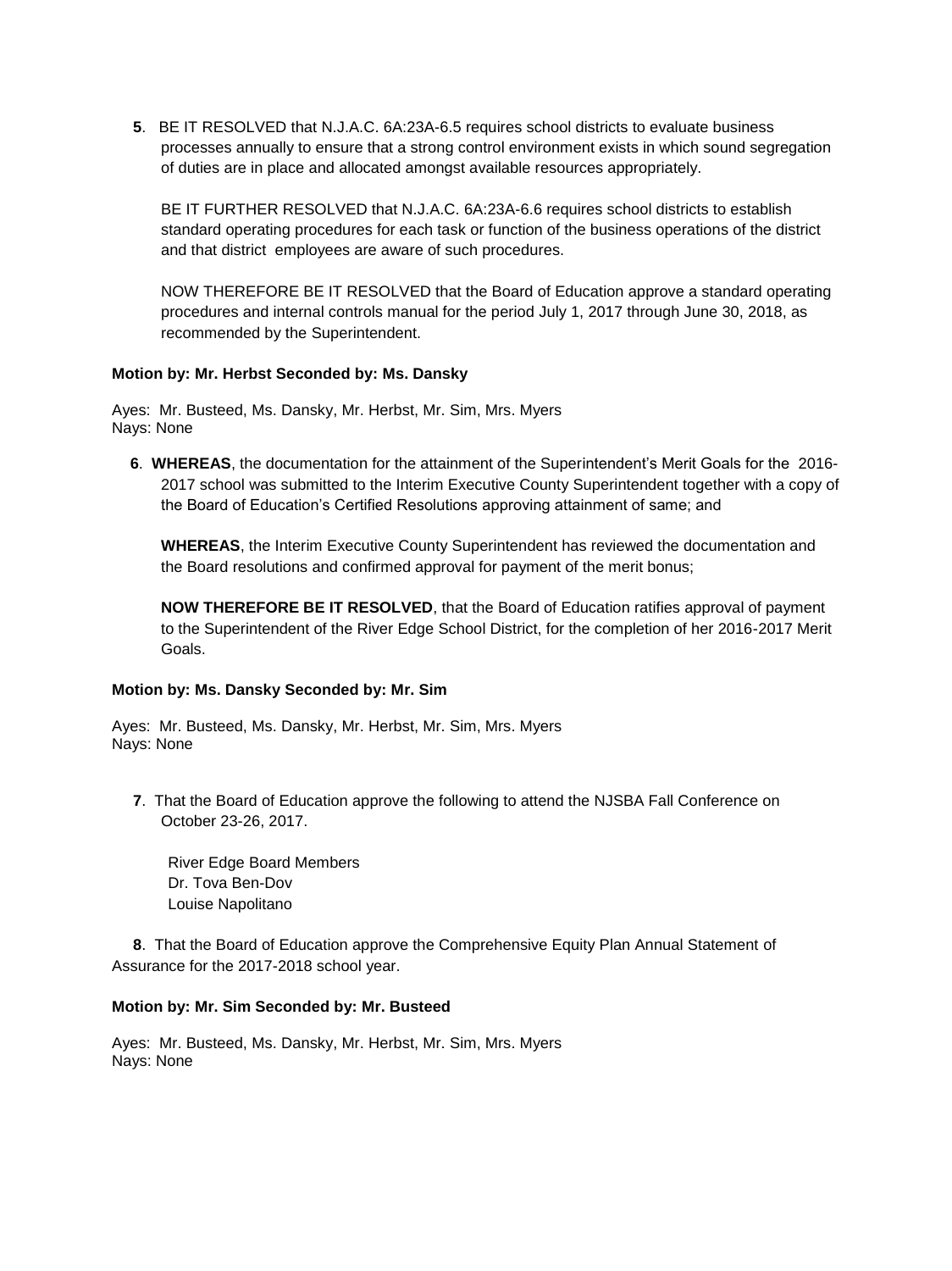## **BUILDING & GROUNDS**

**1**. That the Board of Education approve for dual use of rooms 131, 136, and 342 in the Cherry Hill School for the 2017-2018 school year.

## **Motion by: Mr. Busteed Seconded by: Mr. Herbst**

Ayes: Mr. Busteed, Ms. Dansky, Mr. Herbst, Mr. Sim, Mrs. Myers Nays: None

#### **CURRICULUM/EDUCATION**

**1**. That the Board of Education approve the following New Jersey Student Learning Standards (NJSLS) Curricula:

Library/Media Center-Grades K-6 Language Arts/Reading-Grades K-6 Math-Grades K-6 Writing-Grades K-6 Science-Grades K-5

#### **Motion by: Mr. Herbst Seconded by: Ms. Dansky**

Ayes: Mr. Busteed, Ms. Dansky, Mr. Herbst, Mr. Sim, Mrs. Myers Nays: None

#### **FINANCE/GRANTS/GIFTS**

- **1**. That the Board of Education approve the bills & claims dated June 2017 totaling \$221,109.57 including checks #39955 through #40047. Payrolls date June 15, 2017 and June 30, 2017 totaling \$1,222,322.40 issued therefore, a copy of such warrants list to be attached as part of these minutes. (Addendum)
- **2**. That the Board of Education approve the bills & claims dated July 2017 totaling \$448,397.30 including checks #40048 through #40067. (Addendum)
- **3**. That the Board of Education approve the Budget Transfers for the school year 2016-2017 as of May 31, 2017 and June 30, 2017. (Addendum)
- **4**. That the River Edge Board of Education approve the Secretary's and Treasurer's Reports for the period ending May 31, 2017 and June 30, 2017.

Further, we certify that as of May 31, 2017 and June 30, 2017 after review of the secretary's monthly financial reports (appropriations section) and upon consultation with the appropriate district officials, to the best of our knowledge no major account or fund has been over expended in violation of N.J.A.C. 6A:23-2.11 and that sufficient funds are available to meet the districts financial obligation for the remainder of the fiscal year. (Addendum)

- **5**. That the Board of Education approve the results of the bids for instructional Supplies from Educational Data Service for the 2017-2018 school year. (Addendum)
- **6**. That the Board of Education approve a petty cash fund for the 2017–2018 school year as per the Standard Operating Procedures Manual with cash on hand not to exceed \$300.00 with no single reimbursement over \$125.00.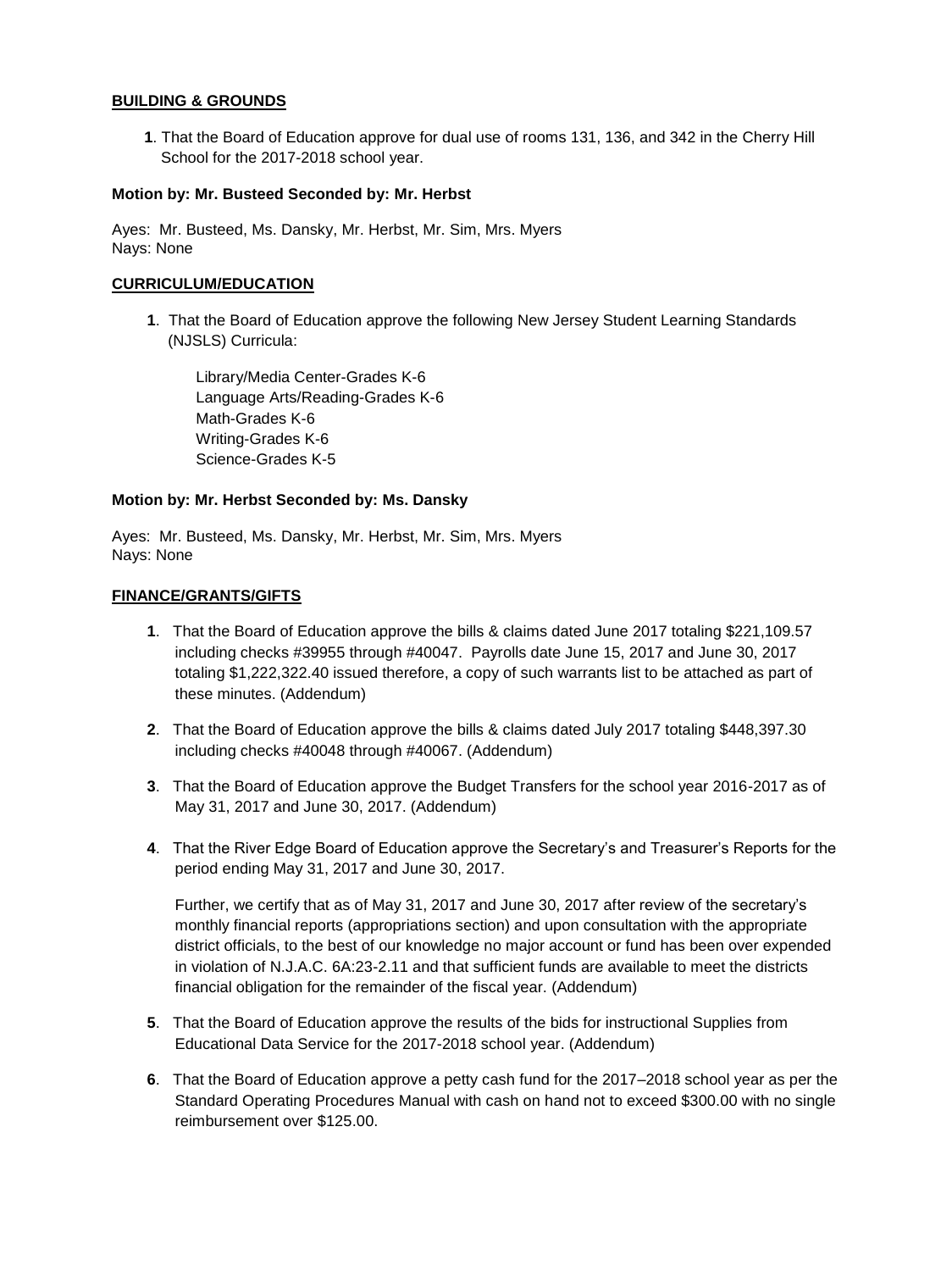- **7**. That the Board of Education approve the OMNI Group as the third party Plan Administrator for the District's 403b and 457 retirement plans for the 2017-2018 school year.
- **8**. That the Board of Education approve the following to solicit sales to district employees for 403b and 457 retirement plans for the 2016-2017 school year:

Aspire Financial Services AXA Equitable Life Insurance Company Security Benefit Unum Life Insurance Company of America

- **9**. That the River Edge Board of Education approve the agreement with Phoenix Advisors, LLC to conduct the Continuing Disclosure Survey and to provide disseminating services for the 2017- 2018 school year, at a rate of \$850.00.
- **10**. That the Board of Education accept the \$280.00 donation from Jennifer Wang-Hernandez for general use at Roosevelt School (Addendum).
- **11**. That the Board of Education accept the \$71.66 donation from TerraCycle for general use at Roosevelt School (Addendum).

## **Motion by: Ms. Dansky Seconded by: Mr. Sim**

Ayes: Mr. Busteed, Ms. Dansky, Mr. Herbst, Mr. Sim, Mrs. Myers Nays: None

## **PERSONNEL**

**1**. That the Board of Education, with the recommendation of the Superintendent, approve the following Certificated Personnel for the 2017-2018 School Year.

| Breanne DeVico        | Teacher, BA, Step 2                     |
|-----------------------|-----------------------------------------|
| Andrea Flower         | P/T Resource Teacher, MA + 30, Step 7   |
| Gianna Hrnciar        | Teacher, MA, Step 3                     |
| Jaime Lazor           | Teacher, MA, Step 6                     |
| <b>Courtney Sweet</b> | Leave Replacement Teacher, MA, Step 2,  |
|                       | $9/1/17 - 1/31/18$ (On or about)        |
| Janene Broking        | Leave Replacement Teacher, BA, Step 11, |
|                       | (On or about) 10/23/17 - 2/23/18        |

**2**. That the Board of Education approve the following individual for movement on the step guide effective September 1, 2017 based on educational credentials pending documentation.

| Jessica Barbo      | from BA to BA+15 |
|--------------------|------------------|
| Nicole Colon       | from BA+15 to MA |
| Ashley Gargiulo    | from BA to BA+15 |
| Jessica Haynes     | from BA to BA+15 |
| Katherine O'Reilly | from BA to BA+15 |
| Leah Taylor        | from BA to BA+15 |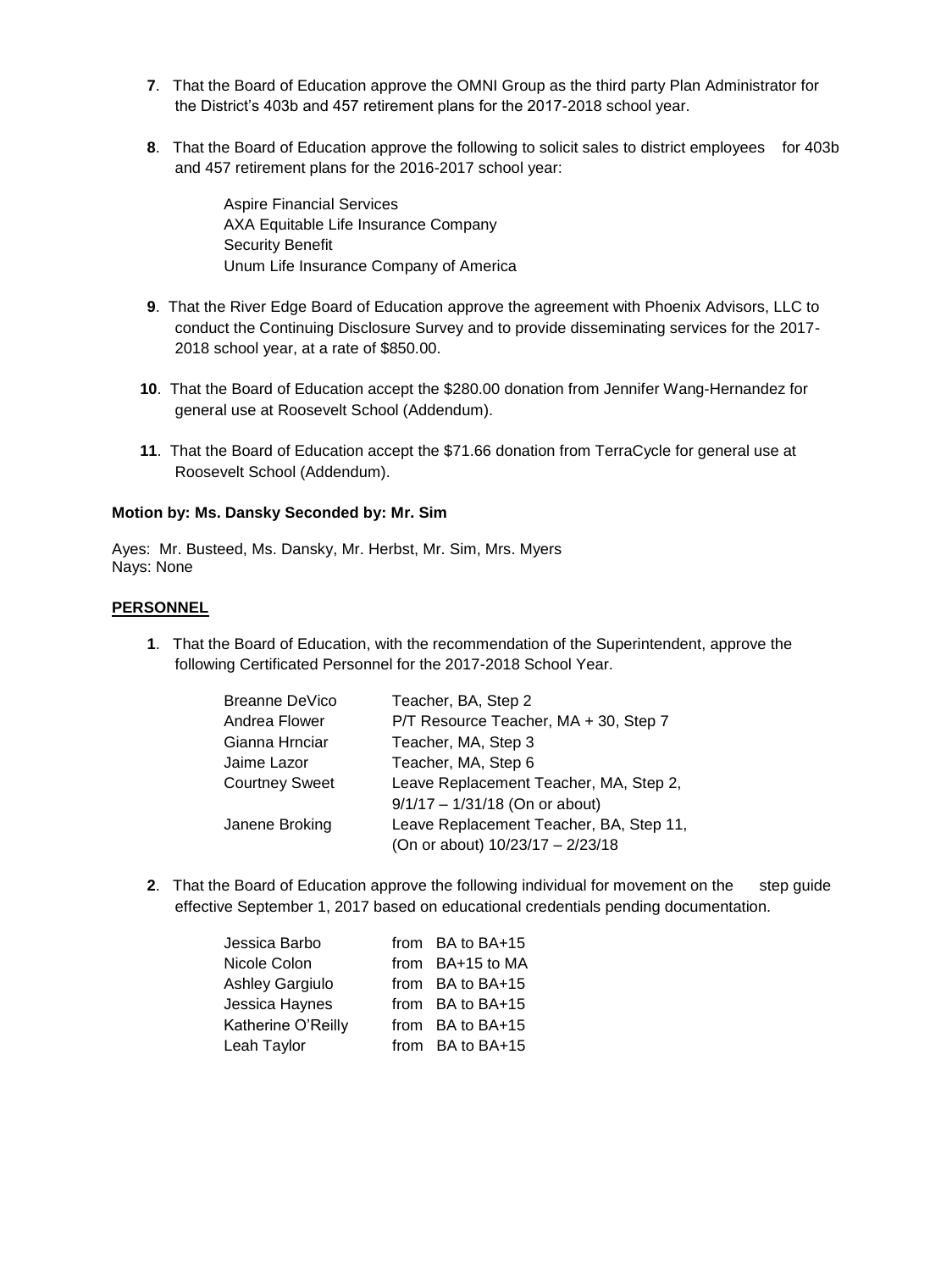- **3**. That the Board of Education approve the following individuals for Morning Supervision Duty as per Article XIII Section 13.3 of the River Edge Education Association Contract Agreement.
	- Ashely Denn Breanne DeVico Gina Duprey Jaime Lazor Ryan Schmid
- **4**. That the Board of Education approve the following Grade Level Chairs for the 2017-2018 School Year, as per contract:

| Colleen Poole             | Deborah Auriemma     |
|---------------------------|----------------------|
| Marilena Puma             | <b>Alice Buttery</b> |
| Ashley Adimando           | Kelly Wendrychowicz  |
| Scott Moody               | Jamie Krupka         |
| Kara Fenarjian            | Kaitlyn Devasto      |
| Donna Lindsay             | Joanne Haggerty      |
| <b>Heather Rothschild</b> | Lisa Patrocinio      |

**5**. That the Board of Education approve the following teachers for Cycle I of the Post Dismissal Instructional Academy for the 2017-2018 School Year, as per contract:

| <b>Roosevelt</b>    | <b>Cherry Hill</b> |
|---------------------|--------------------|
| Abby Burns-Paterson | Michelle Baragona  |
| Caroline Church     | Kristen Corcoran   |
| Alexandra McNeil    | Melissa Gant       |
| Colleen Poole       | Katherine O'Reilly |
| Leah Taylor         | Andrea Siclari     |

- **6**. That the Board of Education, with the recommendation of the Superintendent, approve, Caitlin Holmes, Teacher in Charge, for Cherry Hill School for the 2017-2018 school year.
- **7**. That the Board of Education, with the recommendation of the Superintendent, approve Nevin Werner, Teacher in Charge, for Roosevelt School for the 2017-2018 school year.
- **8**. That the Board of Education approve Ashley Denn and Rebecca DelPriorie for Safety Patrol Advisors for the 2017-2018 School Year.
- **9**. That the Board of Education approve Nichol DelRosso and Katherine O'Reilly for Student Council Advisors for the 2017-2018 School Year.
- **10**. That the Board of Education, with the recommendation of the Superintendent, approve Kevin Monahan, Substitute Custodian, for the 2017-2018 school year.
- **11**. That the Board of Education, with the recommendation of the Superintendent approve all salaries for Post Dismissal Instructional Academy at Cherry Hill School will be funded by the Title I Grant for the 2017-2018 school year pending final award of Title I funds.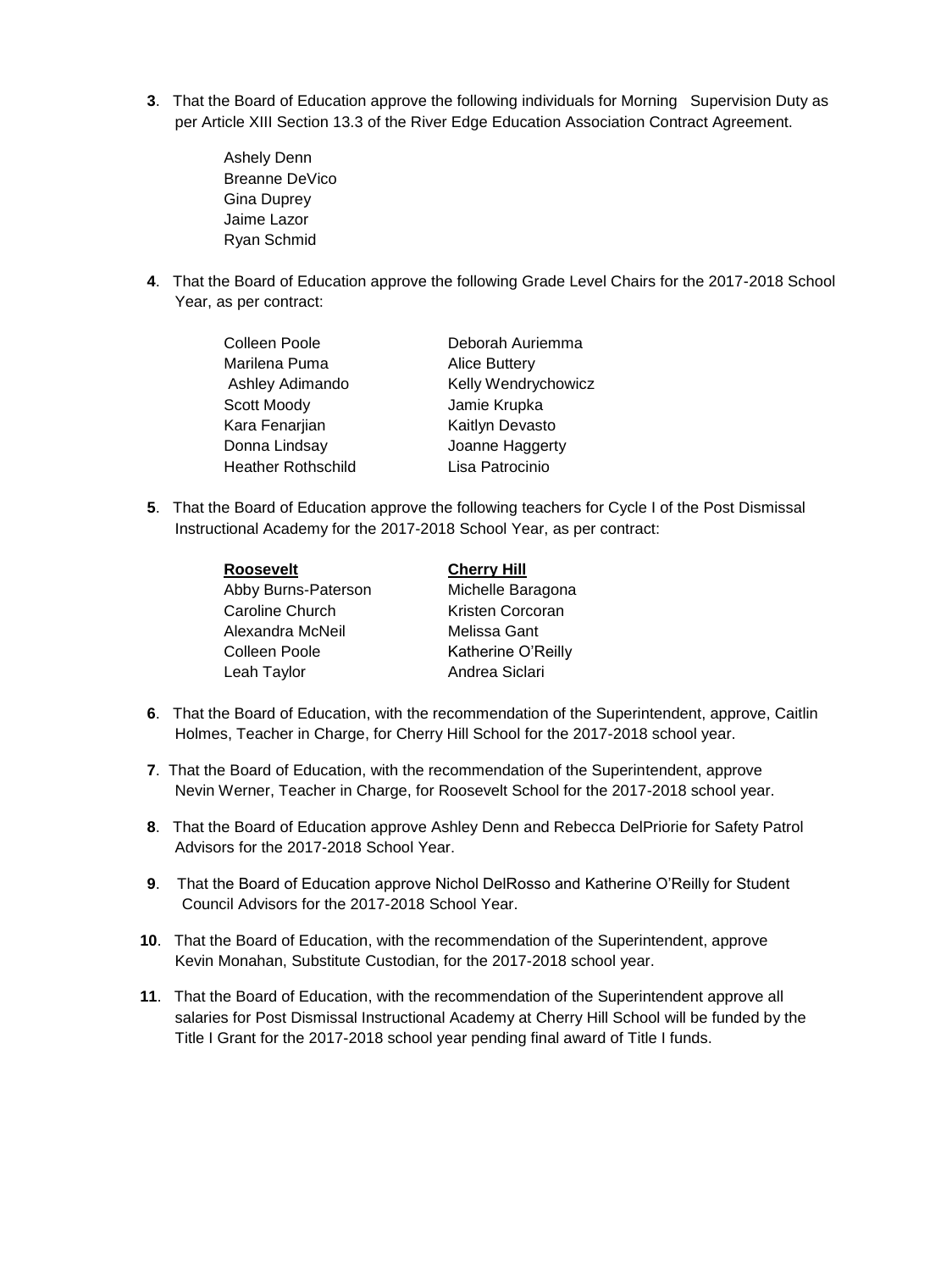**12**. That the Board of Education approve the following staff members for Summer Curriculum work at a rate of \$50.00 per hour.

| <b>Reading Assessments</b> | HRS |
|----------------------------|-----|
| Ashley Adimando            | 5   |
| Kaitlyn DeVasto            | 5   |
| Lauren Guida               | 5   |
| Joanne Haggerty            | 5   |
| Jamie Krupka               | 5   |
| Kayla Moran                | 5   |
| Christine O'Keefe          | 5   |
| Noy Sapir                  |     |

# **Salaries to be determined upon the ratification and approval of the negotiated REEA Agreement.**

**13**. That the Board of Education, with the recommendation of the Superintendent, approve the following as Full Time ABA Aides for the 2017-2018 school year.

| Bastable, Mary        | Johannessen, Kristen |
|-----------------------|----------------------|
| Batista, Melvin       | Lawler, Kathleen     |
| Belits, Helen         | Lekkas, Alexia       |
| Benitez, Francisco    | Lloyd, Sheryl        |
| Blackwell, Alexandria | Manning, Wendy       |
| Capozzi, Rhonda       | Maurice, Diana       |
| Casaburro, Amy        | Nyhan, Catherine     |
| Cetro, Justin         | Ofshinsky, Carol     |
| Connors, Debbie       | Ofshinsky, Sandra    |
| DeLucia, Amanda       | Rivera, Joanne       |
| Douglas, Alrick       | Schmidt, Alexandra   |
| Drill, Aleida         | Seifert, Paige       |
| Espinosa, Greg        | Spinetti, Lisa       |
| Falla, Deborah        | Suarez, Ashley       |
| Falzone, Lizette      | Tricarico, Theresa   |
| Ferrigno, Nicolette   | Wallace, Deanna      |
| Gleason, Alexandra    | Watson, Christine    |
| Gonzalez, Jane        | Yphantides, Laura    |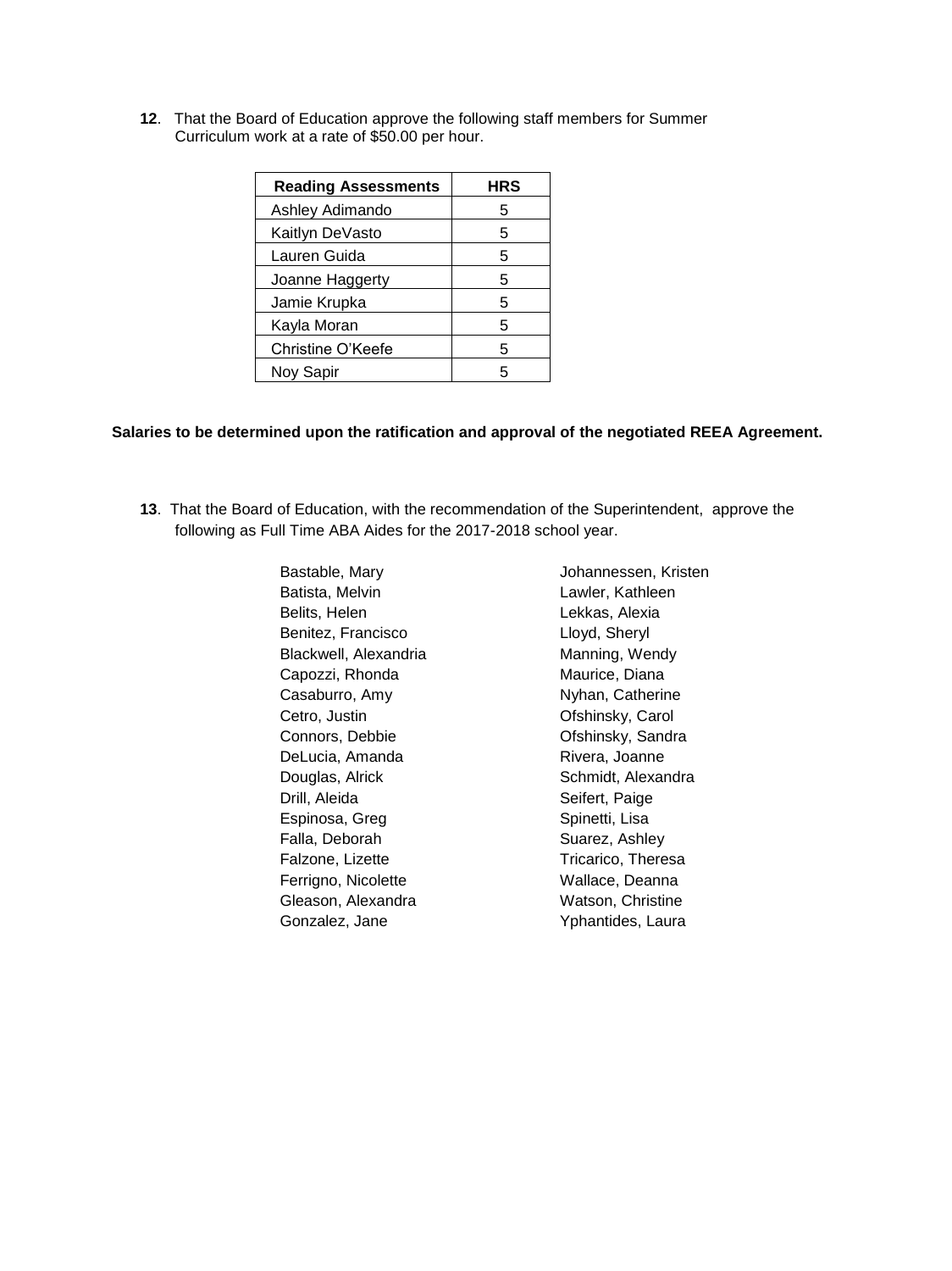**14**. That the Board of Education, with the recommendation of the Superintendent, approve the following as Part Time Aides for the 2017-2018 school year.

| Arjarasumpun, Thippawon | Lucas, Eileen       |
|-------------------------|---------------------|
| Chamberlain, Gina       | McGinley, Wendy     |
| Chamberlain, Kim        | McKinless, Kathleen |
| Copolla, Donna (Bus)    | Meyer, Donna        |
| Deckler, Tara           | Murtha, Kathleen    |
| Francin, Sharon         | Noel, Eleanor       |
| Frontauria, Jacqueline  | Oliveri, Barbara    |
| Iannantuano, Dawn       | Rodriguez, Patricia |
| Loblev, Pam             | Shuler, Elizabeth   |

**15**. That the Board of Education, with the recommendation of the Superintendent approve the reemployment of the following lunch aides, for Cherry Hill School and Roosevelt School, two (2) hours per day, five (5) days per week.

| Cherry Hill School | Roosevelt School         |
|--------------------|--------------------------|
| Dawn Innantuano    | Ozen Akdemir             |
| Niddhi Mehta       | Michele Campos           |
| Elaine Pepi        | <b>William Krautheim</b> |
|                    | Janet Pacifico           |

**16**. That the Board of Education, with the recommendation of the Superintendent, approve the following as substitute teachers for the 2017-2018 school year.

> Jessica Awar Maxine Martin-Rumsby

**17**. That the Board of Education, with the recommendation of the Superintendent approve the following, 504 Aides, for the 2017-2018 school year.

> Elaine Pepe John Previtti

- **18**. That the Board of Education, with the recommendation of the Superintendent, approve Audrey Traynor, part-time clerical aide, for a maximum of 23 hours per week from July 1, 2017 through June 30, 2018.
- **19**. That the Board of Education, with the recommendation of the Superintendent, approve Betsy Tyras, part-time health aide, for a maximum of 25 hours per week for the 2017-2018 school year.

#### **Motion by: Mr. Sim Seconded by: Mr. Busteed**

Ayes: Mr. Busteed, Ms. Dansky, Mr. Herbst, Mr. Sim, Mrs. Myers Nays: None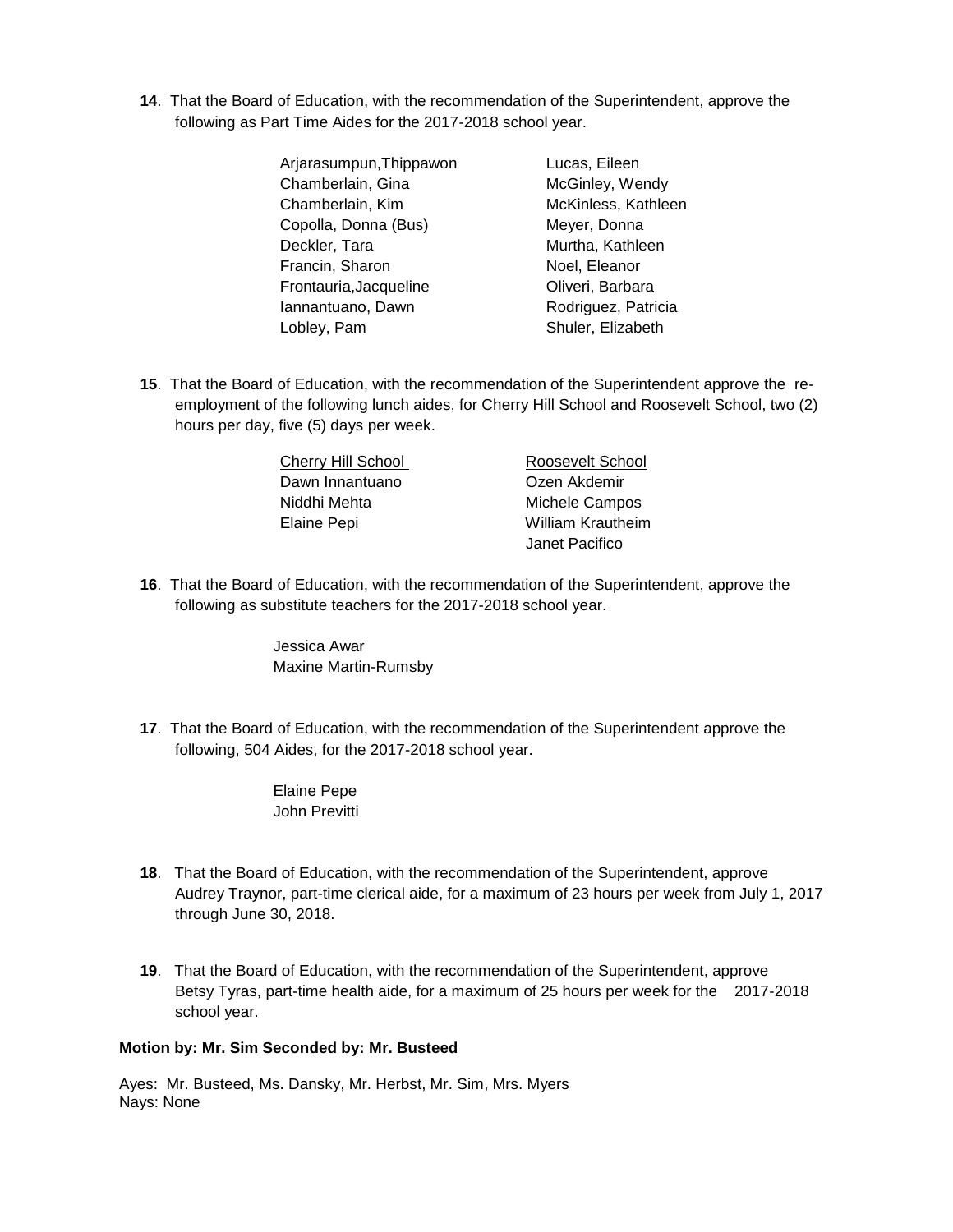**20**. That the Board of Education approve the resolution to rescind the Employment Agreement of Dr. Tova Ben-Dov effective July 1, 2013 and to approve the appointment beginning on July 1, 2017 and expiring July 1, 2022.

## **Motion by: Mr. Busteed Seconded by: Mr. Herbst**

Ayes: Ms. Dansky, Mr. Herbst, Mr. Sim, Mrs. Myers Nays: Mr. Busteed

- 21. That the Board of Education accept, with regret, the resignation of Allyson Israel, 6<sup>th</sup> Grade Teacher, effective July 8, 2017.
- **22**. That the Board of Education accept, with regret, the resignation of Julia Amaya, Part-time Spanish Teacher, effective July 13, 2017.
- **23**. That the Board of Education with the recommendation of the Superintendent approve the following for student Field Experience to consist of 25 hours of literacy exposure over a period of 13 weeks to commence on or about September 6, 2017 through December 15, 2017

Amy Grimm Heidi Pilla

- **24**. That the Board of Education, with the recommendation of the Superintendent, approve Laura Moynihan, Bus Driver, for the 2017-2018 school year.
- **25**. That the Board of Education, with the recommendation of the Superintendent, approve the employment of Mary Ann Crudello, In-Home Instruction, \$35.00 per hour, 10 hours, from August 1, 2017 to August 31, 2017.
- **26**. That the Board of Education authorize the Business Administrator/Board Secretary to extend Kevin Monahan, Matt Moroney, and Dylan Shirk as summer custodial helpers, from August 7, 2017 to August 11, 2017.
- **27**. That the Board of Education designate Michael Henzel, Affirmative Action Officer, for the River Edge School District for the 2017-2018 school year.

#### **Motion by: Mr. Herbst Seconded by: Ms. Dansky**

Ayes: Mr. Busteed, Ms. Dansky, Mr. Herbst, Mr. Sim, Mrs. Myers Nays: None

#### **RIVER EDGE SPECIAL EDUCATION**

 **1**. That the River Edge Board of Education approve the following out of district students into the Building Bridges Program for the 2017-2018 school year.

| <b>School District</b> | No. of Classified Students |
|------------------------|----------------------------|
| Tenafly                |                            |
| Rochelle Park          |                            |
| Oradell                |                            |
| Fair Lawn              |                            |
| Maywood                |                            |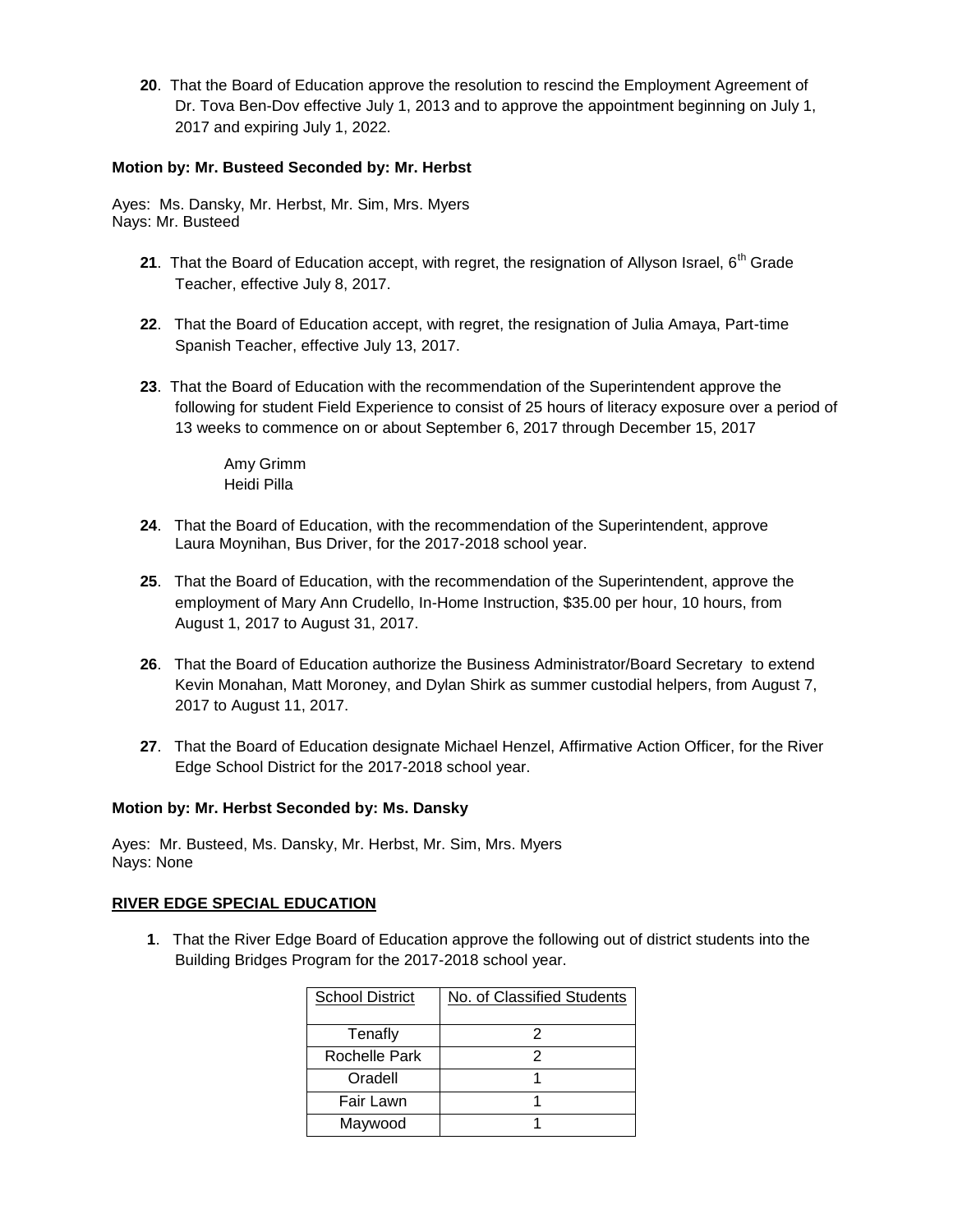| Hackensack       |  |
|------------------|--|
| Englewood Cliffs |  |
| New Milford      |  |

**2**. That the River Edge Board of Education approve the Community Based Instruction Schedule for the 2017-2018 school year. Dates subject to change. (Addendum)

## **Motion by: Ms. Dansky Seconded by: Mr. Sim**

Ayes: Mr. Busteed, Ms. Dansky, Mr. Herbst, Mr. Sim, Mrs. Myers Nays: None

## **REGION V ADMINISTRATION & TRANSPORTATION**

- **1**. That the Board of Education approve the bills & claims dated July 2017 totaling \$890,354.92 including checks #68496 through #68689.
- **2**. That the Board of Education approve Region V Budget for the 2017-2018 school year.
- **3**. Be it resolved that the Region V Council for Special Education will provide shared services for its member districts and be it further resolved that the River Edge Board of Education**,** upon recommendation of the Superintendent, approve the following Region V Shared Services Consultants, Psychologists, Learning Disabilities Teacher Consultants, Social Workers, Speech Language Specialists, Occupational and Physical Therapists, Translators to provide evaluations, direct services and consultation, to non-public and public schools for member districts upon request for the 2017-2018 school year.

| Latisha Jefferson        | <b>SCOPE Consultant</b>       |
|--------------------------|-------------------------------|
| <b>Richard Schonfeld</b> | <b>SCOPE Consultant</b>       |
| Chris Koble              | <b>SCOPE Consultant</b>       |
| Dorothea Welch           | <b>SCOPE Consultant</b>       |
| Linda Sragow             | Occupational Therapist        |
| Deena Rosenberg          | <b>Occupational Therapist</b> |
| Manny Diaz Home          | Program Coordinator           |
| Anna Marie Rose          | Home Program Coordinator      |
| Walsh Legacy, LLC        | Home Instruction              |
| Angelique Savino         | Home Program Coordinator      |
| <b>Prestige Express</b>  | Transporter                   |

**4**. Be it resolved that the Region V Council for Special Education will operate a Workforce Investment Board (WIB) Grant-funded Work Readiness Program (Project SCOPE) for its member districts and be it further resolved that the River Edge Board of Education, upon recommendation of the Superintendent, approves the grant allocation of \$92,032.99 for 2017- 2018 plus \$27,000 in carry over from 2016-2017 from the Bergen County Technical Schools and the Bergen County Workforce Investment Board for the Region V WIA In-School Youth program (Project SCOPE). The grant funding will serve approximately 158 youth and run from July  $1^{\text{st}}$ , 2017-June 30<sup>th</sup>, 2018.

#### **Motion by: Mr. Sim Seconded by: Mr. Busteed**

Ayes: Mr. Busteed, Ms. Dansky, Mr. Herbst, Mr. Sim, Mrs. Myers Nays: None